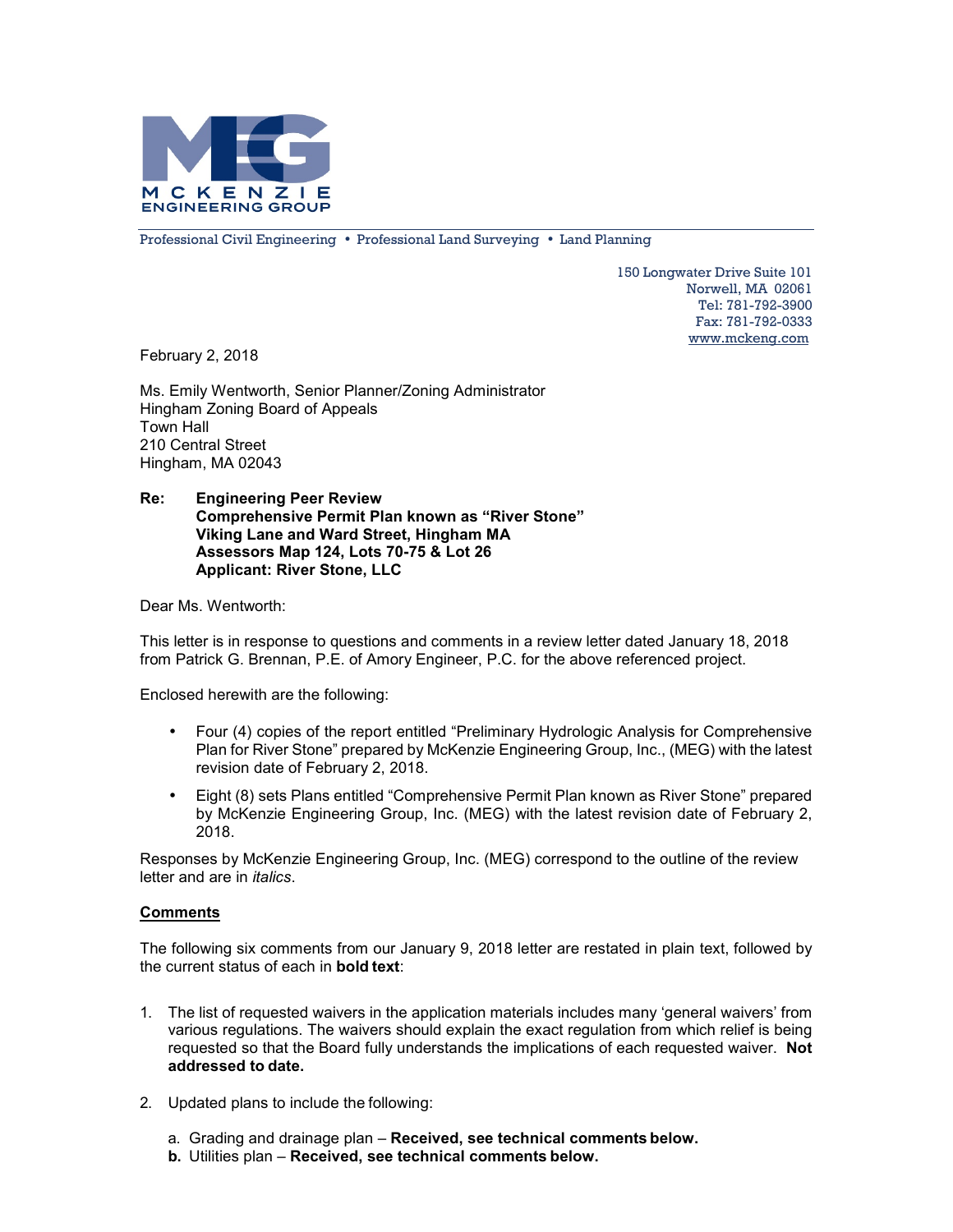- c. Landscaping plan **No landscaping plan received to date.**
- d. Construction details **Received, see technical comments below.**
- e. Exterior lighting plan with photometrics. **No lighting plan received to date.**
- 3. Stormwater management report and drainage calculations. **Received, see technical comments below.**
- 4. Soil information including test pits logs. We note that some test pit logs and locations are included in the Preliminary Hydrologic Analysis received today. However, there are none located within the footprint of the detention basin and many of the subsurface infiltration systems shown on the plan set received today. **See technical comments below.**
- 5. Documentation to demonstrate that adequate water supply is available for domestic use and fire protection. We note that two fire hydrants are shown on the plan set received today and suggest the Applicant consult with the Fire Department about the location and number of hydrants. **Not addressed to date.**
- 6. Sizing calculations for the septic soil absorption system to demonstrate that there is sufficient area for the system and required reserve area. **Not addressed to date.**
	- *Responses to the above were provided in correspondence to the Zoning Board of Appeals dated January 23, 2018.*

### **Technical Comments**

### General/Roadway Comments

- 1. There are proposed retaining walls shown on the plan which will be greater than four feet in height. Walls over four feet in height require a building permit and design by a registered structural engineer. Details of retaining wall design should be shown on the plans. A railing or an alternative protective barrier should be included on the top of the walls. A guardrail should be provided along the wall adjacent to Road B.
	- *Comment noted. A modular block gravity retaining wall detail has been added to the plans. The proposed retaining wall with safety railing will be designed by a registered structural engineer in conjunction with the development of final construction plans.*
- 2. We note that the proposed retaining wall between Units 24-26 on the subject site and 64 Ward Street will be up to fifteen feet high and it is shown about five feet from the property line. The wall would retain the earth between the wall and the 64 Ward Street property line. We question whether this wall could be constructed without encroachment onto the 64 Ward Street property. We note that a wall of this height will present visual (on site) and safety (64 Ward Street) concerns.
	- *Comment noted. A modular block gravity retaining wall detail has been added to the plans. The proposed retaining wall with safety railing will be designed by a registered structural engineer in conjunction with the development of final construction plans.*
- 3. Sidewalks are shown at four feet wide and are adjacent to the Cape Cod berm. To enhance public safety the sidewalks should be five-feet wide and they should be separated from the travel way with something more than a Cape Cod berm. We are in agreement with Mr. Jeffrey S. Dirk, P.E<sup>1</sup>. that a vertical curb or grass strip of sufficient width should be provided.
	- *Comment noted. The plans have been revised to provide a 2-foot grass strip between the proposed Cape Cod berm and the proposed sidewalk.*
- 4. We also agree with Mr. Dirk that a sidewalk should be provided along Viking Lane between Road B and Ward Street.
	- *Comment noted. Plans have have been revised accordingly.*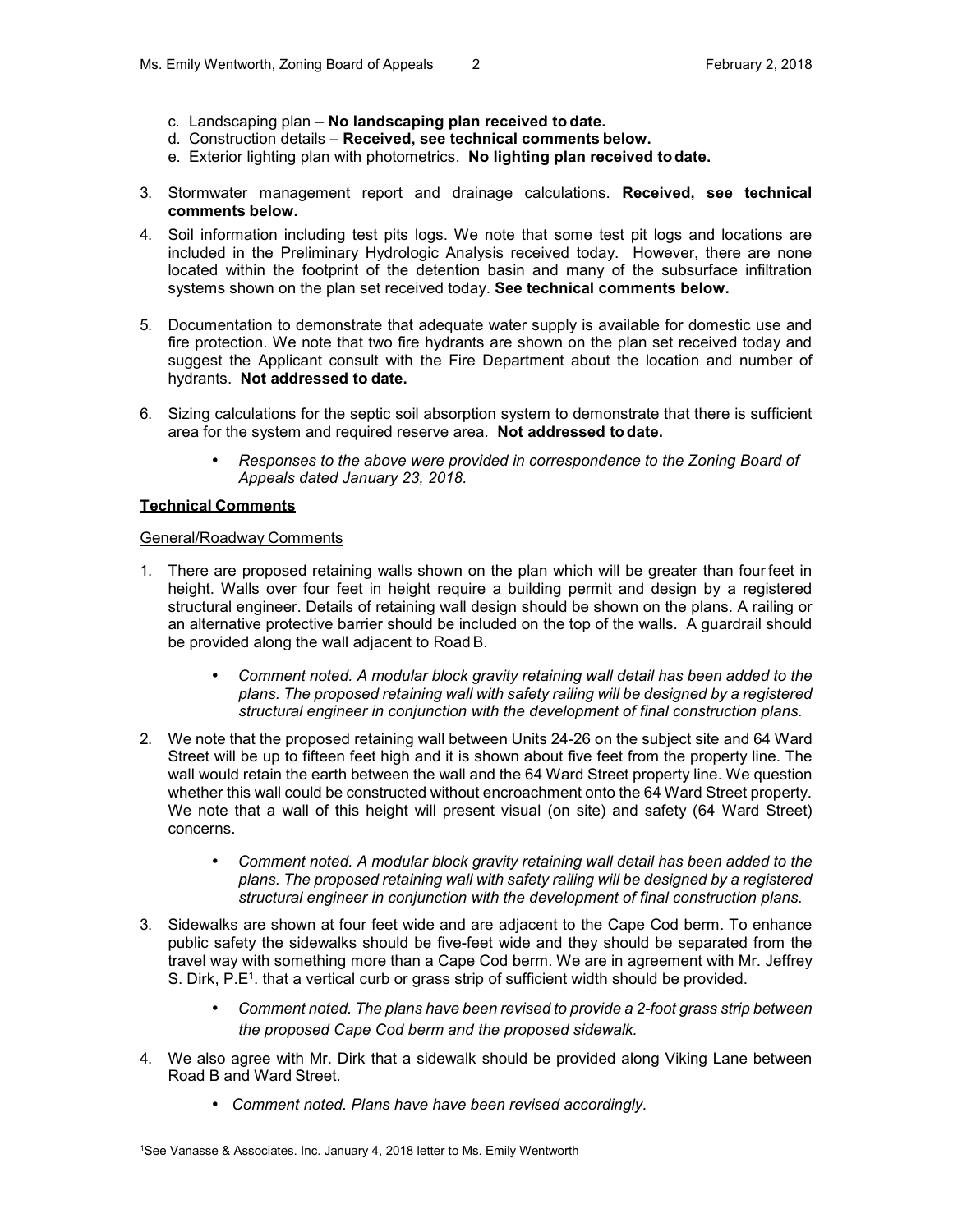- 5. We concur with Mr. Dirk's comment that the roadway widths should be a minimum of 24-feet in accordance with MassDOT standards.
	- Comment noted. We strongly believe that a 20-foot-wide roadway with 1-foot Cape Cod berms on either side can adequately accommodate the subdivision.
	- *"Internal to the Project site, circulating roads and drive aisles should be a minimum of 24-feet in width for two-way travel and a minimum of 20-feet in width for one-way travel, or as required to accommodate truck access and fire truck turning maneuvers" <sup>1</sup> . MEG submitted two (2) truck turning plans (TT1 and TT2) which illustrate that the Hingham Fire Department (Ladder) truck and a Single Unit (SU) truck can adequately negotiate the site.*
- 6. There are six, presumably visitor, parking spaces shown on the south side of Road B over the septic leaching area. The sidewalk passes through these spaces which would require a pedestrian to step into Road B if a vehicle is parked in any of those spaces.
	- *Comment noted. The plans have been revised to provide a minimum of 21 feet from the far edge of the sidewalk to the far edge of the parking space and they have been label with a "V".*
- 7. Roadway profiles are shown on Sheet C-3. However, the profiles show only the existing and proposed centerline grade of the roads. The profiles should show sewer, drain and water utilities (including sewer and drain structure rim and invert elevations). This information is required to verify that the proposed utilities may be installed without conflict.
	- *Comment noted. The profiles have been revised to show proposed utilities with sewer and drain structure rim and invert elevations.*
- 8. We note that the Applicant has request waivers from ZBL Section IV-A to reduce the required front, side and rear setbacks to fifteen feet. However, at the rear of each unit is what is labeled as a proposed 'deck or patio.' If these will be decks (structures) then the setback would be as little as eight feet on Units 2-4, 6-9 and 18-21.
	- *Comment noted. A revised waiver list under will be submitted at a later date.*
- 9. We note that the Applicant has requested a blanket waiver from ZBL Section IV-E.1.m, which requires roadways in multi-family developments to comply with the Planning Board Rules and Regulations Adopted Under the Subdivision Control Law (R&R). The Applicant has also requested a blanket waiver from the R&R. As noted above, waiver requests should identify each particular regulation for which the development will not comply. We believe that it is extremely important to identify where the project will not comply with Section 4 – Design Standards and Section 5 – Specifications for Construction of Required Improvements of the R&R. This is required to determine if the design complies with generally accepted public safety requirements and good engineering practice.
	- *Comment noted. A revised waiver list will be submitted at a later date.*

# Drainage and Utilities

- 1. Drainage pipe sizing calculations should be provided along with rim and invert elevations for manholes and catch basins.
	- *Comment noted. Calculations are provided in Appendix D of the Preliminary Hydrologic Analysis for Comprehensive Plan for River Stone" prepared by McKenzie Engineering Group, Inc., (MEG) with the latest revision date of February 2, 2018.*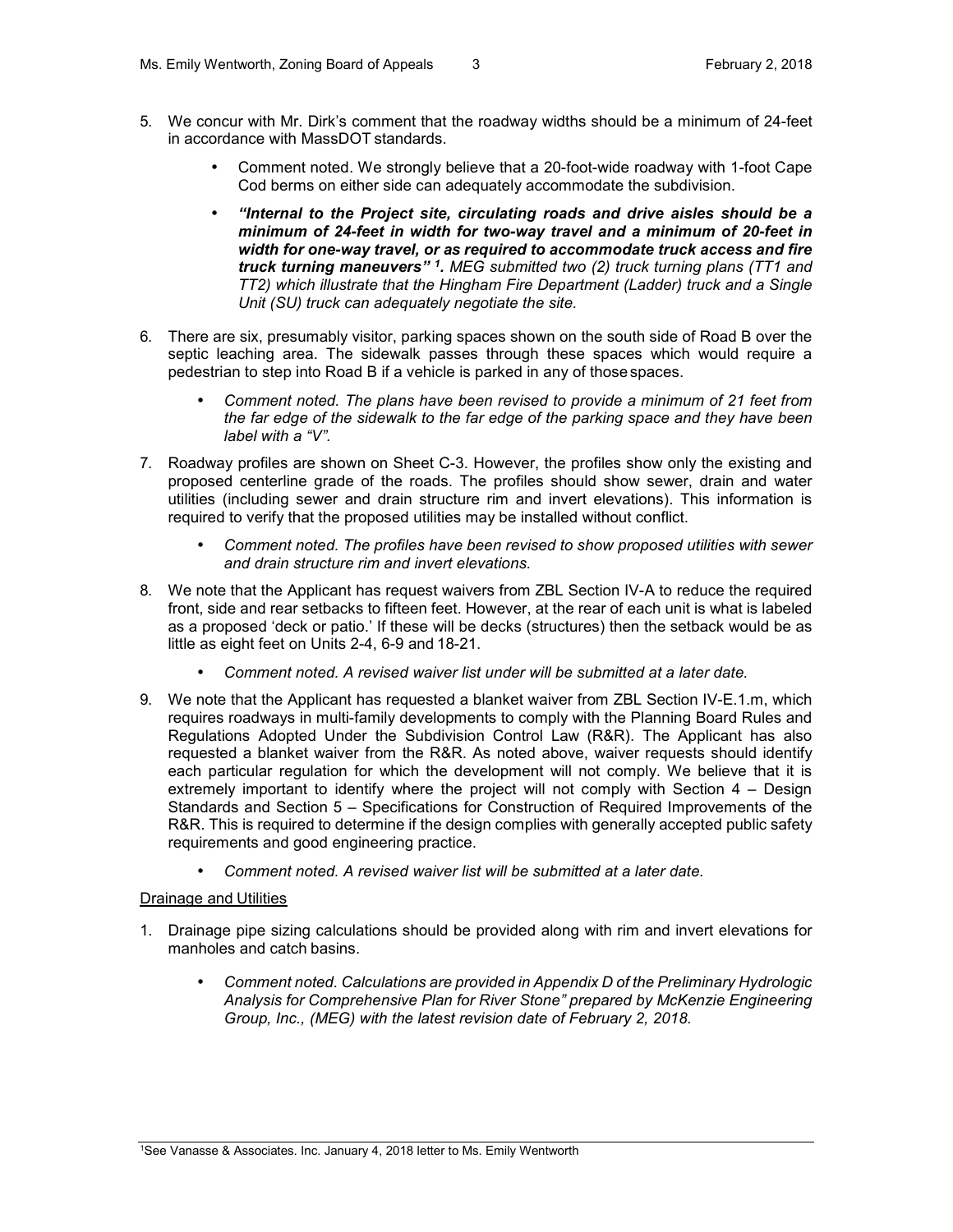- 2. Figures 1-4 are missing from the Preliminary Hydrologic Analysis.
	- *Comment noted. Figures 1-4 are provided in the Preliminary Hydrologic Analysis for Comprehensive Plan for River Stone" prepared by McKenzie Engineering Group, Inc., (MEG) with the latest revision date of February 2, 2018.*
- 3. Some test pit data has been provided. However, the information indicates varying seasonal high groundwater levels throughout the site. Because of the varying groundwater levels, additional test holes are required at each of the proposed infiltration systems to verify that adequate separation from groundwater will be provided and that soils are suitable for infiltration. Test holes should be witnessed by an agent of the Town.
	- *Comment noted. 28 test pits have been performed throughout the side and the results are consistent with a soil texture of gravelly sand. We believe there is sufficient soil data to support the design as proposed. Test pits have been excavated in close proximity to the subsurface infiltration systems and the highest observed groundwater elevation at those locations were used to establish the 4-foot separation to groundwater. Additional location specific soil testing will be perfomed in conjunction with the development of final construction plans.*
- 4. Comparing proposed grading to the HydroCAD model in the Preliminary Hydrologic Analysis, portions of subsurface infiltration systems (SSI's) P5, P6 and P15 will be above ground. SSI's P3, P7, P11 and P16 would have very limited cover and SSI P11 is located under the hammerhead turnaround which will be subject to traffic loading. As noted above, test holes are required at each of the eighteen SSI's to verify seasonal high groundwater elevation. We suspect that many of the SSI's will need to be redesigned based on groundwater and cover constraints.
	- *Comment noted. The site has been re-graded to provide sufficient cover over the subsurface infiltration systems. Test pits have been excavated in close proximity to the subsurface infiltration systems and the highest observed groundwater elevation at those locations were used to establish the 4-foot separation to groundwater. Additional location specific soil testing will be perfomed in conjunction with the development of final construction plans.*
	- *Ponds P5 and P6 have been removed and the roof drains will outfall to pond D-2.*
- 5. SSI P12 is modeled with 24 Cultec R-330XLHD chambers, yet only 22 chambers are shown on the plan.
	- *Comment noted. The plans and post HydroCAD analysis have been revised accordingly.*
- 6. Invert elevations should be shown for the roof drain piping, especially for the piping for Units 1- 4, 6-9 and 25-28, to verify that there is adequate pitch to convey the roof runoff through the piping to the SSI's.
	- *Comment noted. The plans have been revised accordingly to include invert elevations for the roof drain piping.*
- 7. The infiltration rates used for depressions D-3 and D-4 should be modeled in inches per hour (in/hr) and not cubic feet per second (cfs). We note that the infiltration rates used for depressions D-1 and D-2 are modeled in in/hr.
	- *Comment noted. The infiltration rates for depressions D-3 and D-4 have been remodeled in inches per hour (in/hr). A revised post HydroCAD analysis is provided in Appendix B of the Preliminary Hydrologic Analysis for Comprehensive Plan for River Stone" prepared by McKenzie Engineering Group, Inc., (MEG) with the latest revision date of February 2, 2018.*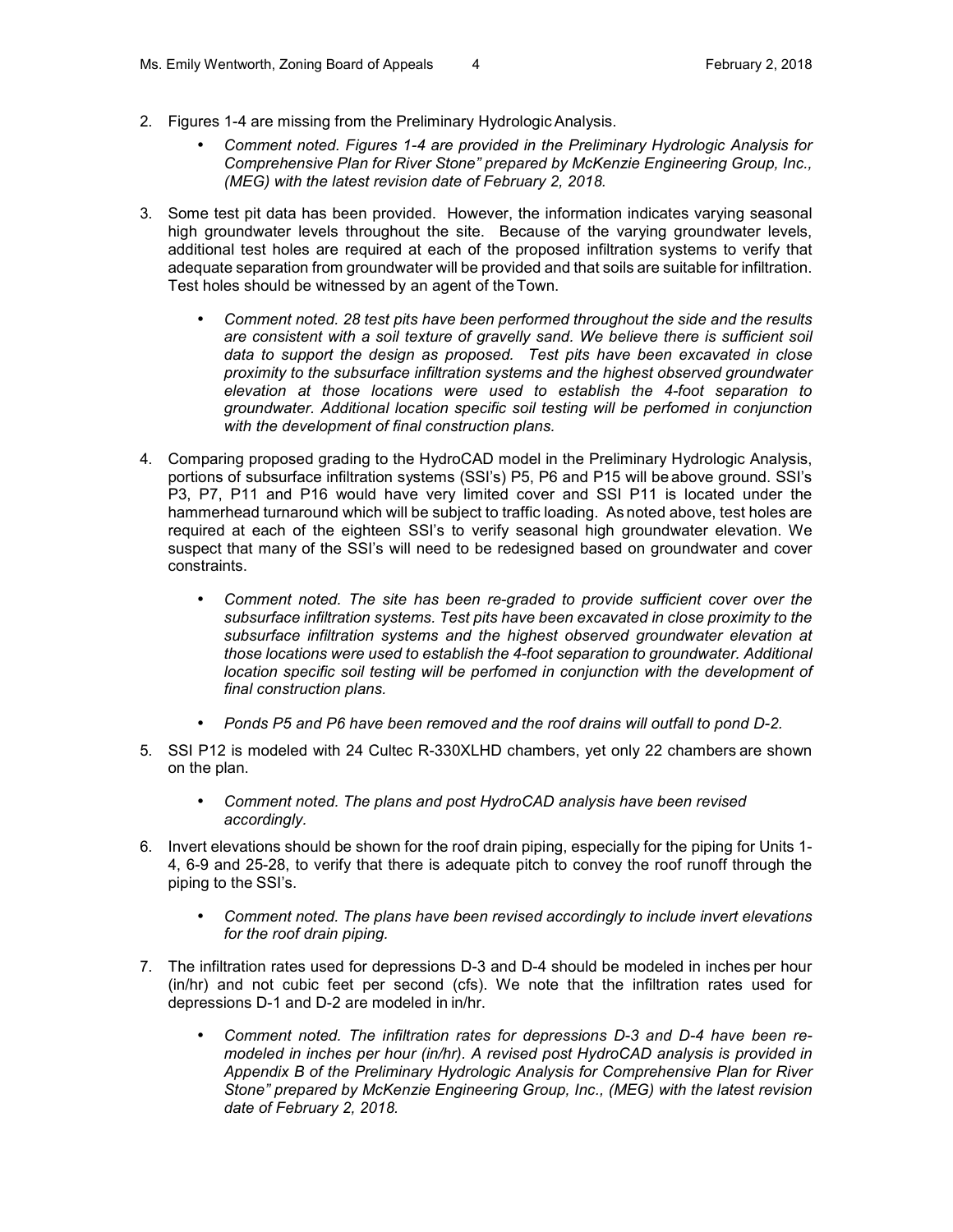- 8. All four of the depressions are modeled with a 24-foot long by 3-foot breadth broad- crested weir. These should be modeled with weirs that reflect the actual geometry of the depressions.
	- *Comment noted. All four depressions have been re-modeled as infiltration depressions without a broad-crested weir. A revised post HydroCAD analysis is provided in Appendix B of the Preliminary Hydrologic Analysis for Comprehensive Plan for River Stone" prepared by McKenzie Engineering Group, Inc., (MEG) with the latest revision date of February 2, 2018.*
- 9. The storage in depression D-2 does not appear to be correct as there is an El. 57 contour shown on the plan and the storage in the model starts at El. 58.
	- *Comment noted. The grading for depression D-2 has been revised and the storage has been modeled using the revised elevations. A revised post HydroCAD is provided in Appendix B of the Preliminary Hydrologic Analysis for Comprehensive Plan for River Stone" prepared by McKenzie Engineering Group, Inc., (MEG) with the latest revision date of February 2, 2018.*
- 10. The outlets for depression D-4 are modeled at the wrong elevations.
	- *Comment noted. Depression D-4 has been remodeled using the correct elevations. A revised post HydroCAD analysis has been revised accordingly and is provided in Appendix B of the Preliminary Hydrologic Analysis for Comprehensive Plan for River Stone" prepared by McKenzie Engineering Group, Inc., (MEG) with the latest revision date of February 2, 2018.*
- 11. A detail should be provided for the existing (or proposed) outlet control structure for the detention basin so that we may verify that it is modeled correctly.
	- *Comment noted. An outlet control structure detail has been added to the plans.*
- 12. The Detention Basin Section on Sheet C-6 shows a sediment forebay. However, there is no sediment forebay defined on the grading plan, Sheet C-2.
	- *Comment noted. Two sediment forebays have been added to the plans.*
- 13. To more clearly show that a foot of freeboard will be provided in the detention basin during a 100-year storm event, the El. 62 contour should wrap around the north and east sides of the basin.
	- *Comment noted. The detention basin grading has been revised accordingly.*
- 14. All flared end sections and headwalls should be equipped with trash racks.
	- *Comment noted. A note has been added to Sheet C-6.*
- 15. Components of the proposed septic system, including tanks and the soil absorption system are shown under proposed roadways. Information should be provided to document that the components are designed for loading as required by the Fire Department apparatus.
	- *Comment noted. The septic system will consist of 4-inch schedule 40 PVC pipe embedded in 2 feet by 2 feet crushed stone trenches with a minimum depth of cover of 2.5 feet which is sufficient to provide H-20 loading.*
- 16. Full septic system design information will be required to verify compliance with Title 5 (310 CMR 15) and to determine where the project will not comply with the Hingham Board of Health Supplementary Rules and Regulations for the Disposal of Sanitary Sewage.
	- *Comment noted. Full septic system design plans will be submitted in conjunction with the development of final construction plans.*
- 17. Erosion controls are detailed on Sheet C-10. The locations of erosion control barriers and the construction entrance should be shown in plan.
	- *Comment noted. The locations of the erosion control barrier and the construction entrance has been added to Sheet C-2.*